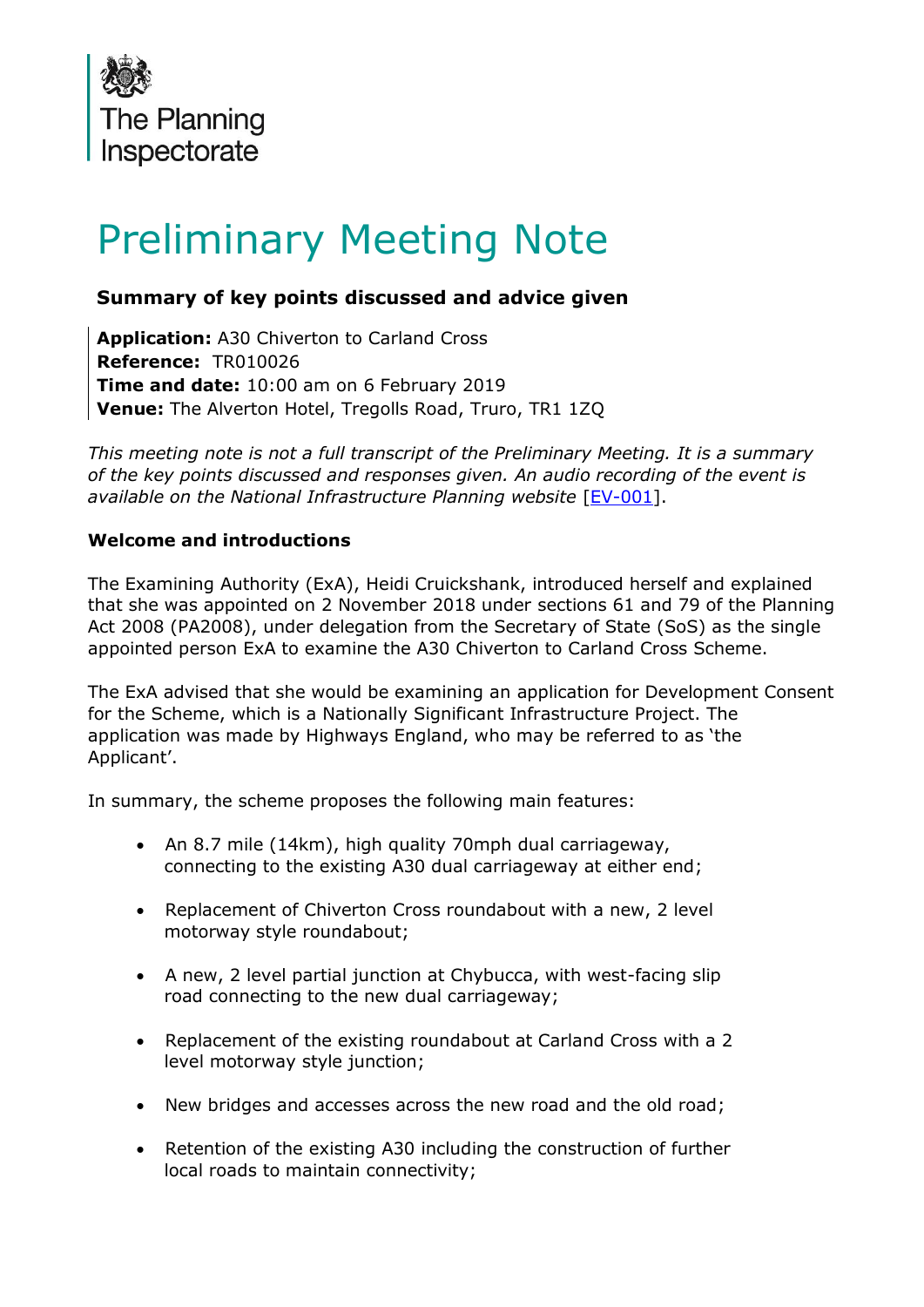• The Development Consent Order (which you may find gets referred to as the DCO) would permit Highways England to acquire land and interests in land in connection with the construction of the works authorised by the Order.

The application has reference number TR010026 and information about the application can be found on the national infrastructure planning website. There are dedicated pages for this project which provide information on the examination procedure, timetable, Relevant Representations and examination documents:

[https://infrastructure.planninginspectorate.gov.uk/projects/south-west/a30-chiverton](https://infrastructure.planninginspectorate.gov.uk/projects/south-west/a30-chiverton-to-carland-cross-scheme/?ipcsection=overview)[to-carland-cross-scheme/?ipcsection=overview](https://infrastructure.planninginspectorate.gov.uk/projects/south-west/a30-chiverton-to-carland-cross-scheme/?ipcsection=overview)

The website will be used to communicate with everyone and provide access to documents throughout the examination. If parties do not have access to their own computer, they can view information about the application and the examination using computers at the local libraries, the details for which are set out in Annex D to the Rule 6 letter of 9 January 2019 [\[PD-005\]](https://infrastructure.planninginspectorate.gov.uk/wp-content/ipc/uploads/projects/TR010026/TR010026-000628-30CC_Rule_6_letter_-_Notification_of_the_preliminary_meeting_and_matters_to_be_discussed.pdf).

The ExA explained that the preliminary meeting is to allow the Planning Inspectorate to make arrangements for the examination of the application. It is not part of the examination itself; that starts after the meeting has finished. Therefore the preliminary meeting is not the time to consider the merits of the application.

The ExA advised that in the interests of openness and fairness to all parties she would appreciate it if people would not attempt to engage her in any form of conversation during adjournments as it is important that everyone hears what is being said to the ExA and that she is not engaged in private conversation with just one party.

The ExA invited parties intending to take part in the Preliminary Meeting to introduce themselves. Following this the ExA advised parties that the examination under the PA2008 relates to an application made by Highways England to carry out the development referred to and the final decision on the matter will be taken by the SoS for Transport. The purpose of the Examination is to enable the ExA to recommend either that the Development Consent Order should be granted as applied for, subject to recommended changes, or should be refused.

## **Policy**

Government policy for this type of nationally significant infrastructure is set out in National Policy Statements (NPS), in this case the NPS for National Networks, which was designated on 14 January 2015. You can access the NPS from the national infrastructure page at [https://infrastructure.planninginspectorate.gov.uk/legislation](https://infrastructure.planninginspectorate.gov.uk/legislation-and-advice/national-policy-statements/)[and-advice/national-policy-statements/](https://infrastructure.planninginspectorate.gov.uk/legislation-and-advice/national-policy-statements/)

The SoS must decide the application in accordance with any relevant NPS, unless to do so would breach an international obligation entered into by the UK or relevant domestic law, or where he is satisfied that the adverse impacts of the proposal outweigh its benefits.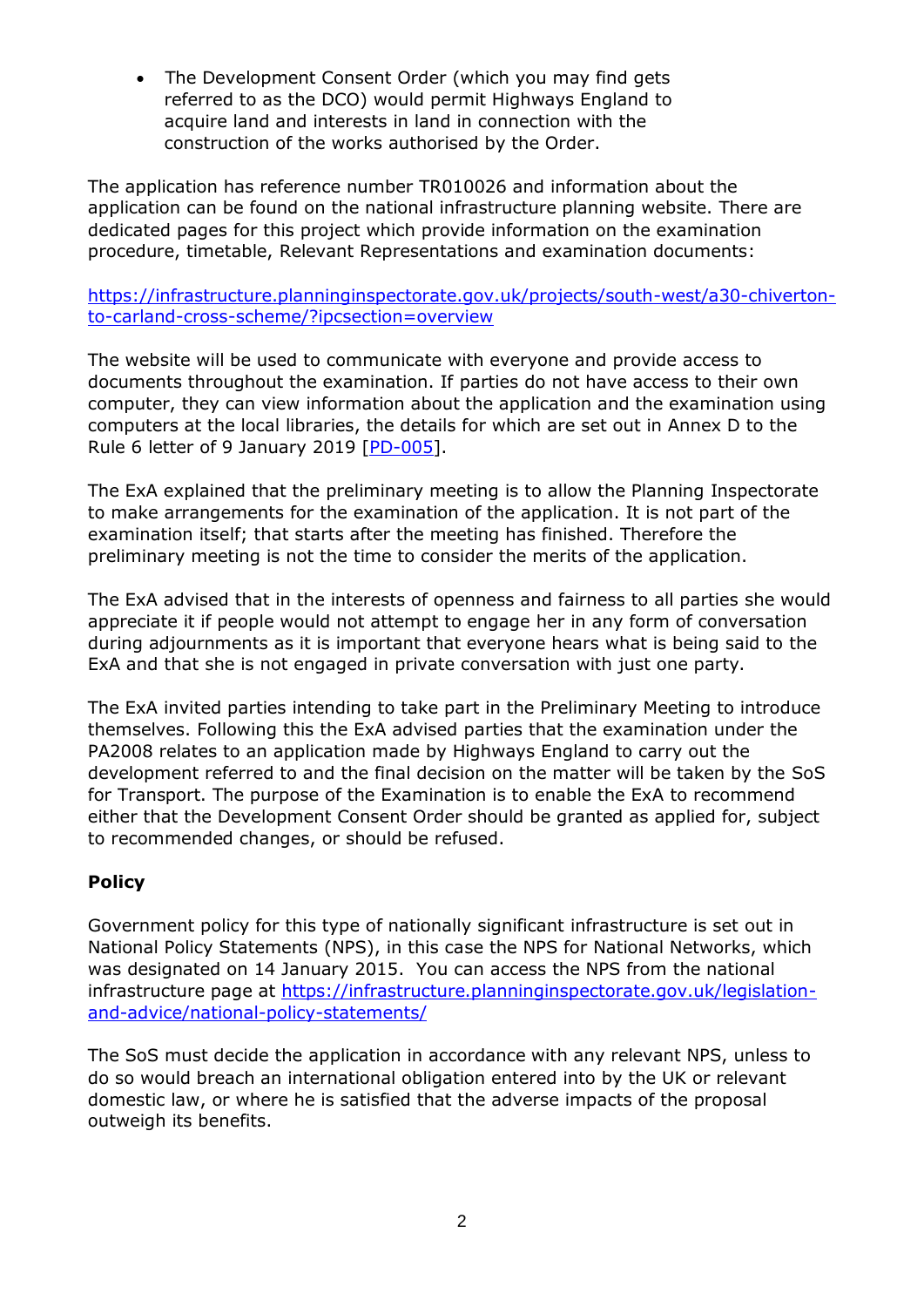Other relevant policies, including policies in local authorities' development plans, can be important and relevant. However, if they conflict with NPS policy then the NPS will take precedence.

The ExA advised that in examining the application she must:

- a) consider the positions of Interested Parties;
- b) take account of any Local Impact Report (prepared by a local authority);
- c) have regard to prescribed matters and any other matters which appear to be both relevant and important to the SoS's decision.

The main way in which the ExA will be aware of these matters is by considering the Relevant Representations that have already been made by Interested Parties and Written Representations that parties might make to amplify these; by asking written questions and considering responses to them; and by holding oral hearings. However this is primarily a written process.

The SoS is entitled to disregard any representations that relate to the merits of NPS policy: in practice this means that the Examination should not spend time examining representations that suggest that NPS policy is wrong and should be changed: the ExA will focus on the merits of the application proposal, tested using the NPS policy that has been designated and so is in force.

## **Who can be involved in the Examination?**

The ExA advised that everyone who has been invited to the Preliminary Meeting has already had an opportunity to make outline written observations in a Relevant Representation. If a party submitted a Relevant Representation, it has been published on the website and that party is already an Interested Party, entitled to involvement in the examination going forward.

If a party has an interest in land that is affected by a compulsory acquisition request included in the application then they are an Affected Person. Affected Persons have a right to be notified of any Compulsory Acquisition Hearing and a right to be heard in relation to any objection about the effects of a compulsory acquisition request on their interests in land. An Affected Person automatically becomes an Interested Party, whether or not they have made a Relevant Representation.

The ExA advised that 'Other Persons' can be involved in the Examination as though they are Interested Parties if, for example, a person raised an issue that made clear that the application would materially affect them, and for a good reason they have been unaware of or unable to take the opportunity to become an Interested Party. The ExA advised that late representations had been accepted from the following parties. The representations can be found via the Examination Library:

- a. Historic England [\[AS-001\]](https://infrastructure.planninginspectorate.gov.uk/wp-content/ipc/uploads/projects/TR010026/TR010026-000570-AS_Historic%20England.pdf)
- b. Peninsula Transport [\[AS-002\]](https://infrastructure.planninginspectorate.gov.uk/wp-content/ipc/uploads/projects/TR010026/TR010026-000573-AS_Peninsula%20Transport%20Shadow%20Sub-National%20Transport%20Body.pdf)
- c. Devon County Council [\[AS-003\]](https://infrastructure.planninginspectorate.gov.uk/wp-content/ipc/uploads/projects/TR010026/TR010026-000574-AS_Devon%20County%20Council.pdf)

The ExA reminded all parties that the overall maximum examination timetable allowed is just six months and so all parties need to work together to make that happen. The ExA requested all parties to set aside any view they may have of the possible tactical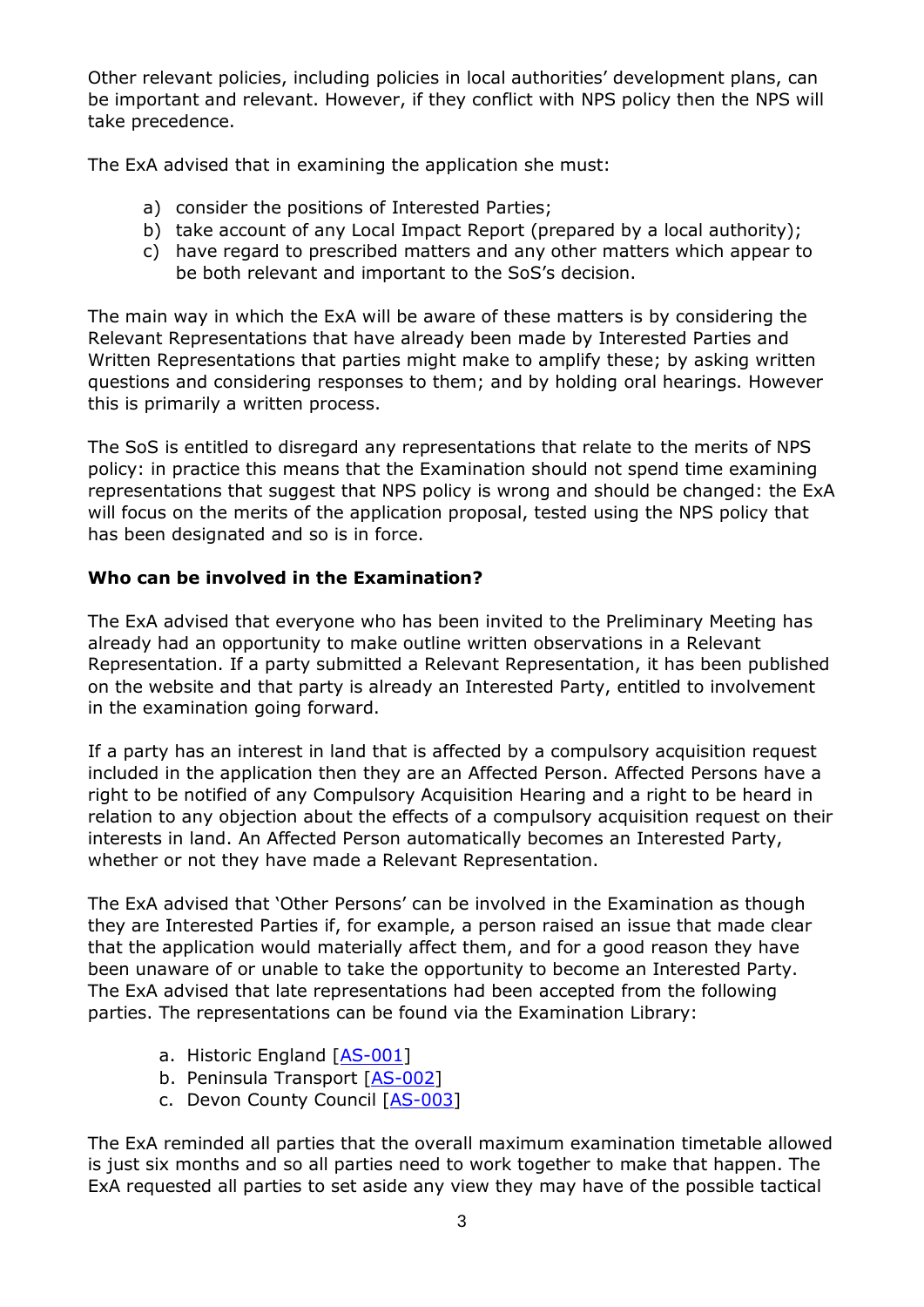benefits of keeping evidence secret in order to stage a more persuasive argument or ambush at a hearing. The intention of the PA2008 is for issues to be put upfront, explored in writing and through questions. They will only be explored in oral hearings if it is necessary to do so. The ExA reminded parties that if they don't play by the rules, costs applications could be made against them.

The ExA advised she was aware that there may be things that still need to be discussed and agreed between the Applicant and Interested Parties, such as effects on protected species or sites, effects on statutory undertakers, protective provisions or matters relating to the Compulsory Acquisition or Temporary Possession of land interests. It would be helpful if any of these discussions that are not already in progress could be started as soon as possible.

The ExA set out in the Rule 6 letter certain Statements of Common Ground (SoCG) which it would be helpful to show where agreement has been reached and where it has not. The ExA advised that to take a SoCG into account, then it must be finished and signed by all parties to it. An unsigned SoCG is little more than a letter from an organisation, usually the Applicant, who arranged for it to be drafted and therefore is not likely to be given significant weight, as it cannot be held to stand for views held in common with the parties who have not signed it.

The ExA advised that for any party that would like a legal agreement or planning obligation to be taken into account, it must be finished and executed by all parties to it.

The ExA advised in relation to oral hearings that she will need to ensure that she has understood the planning issues and to test evidence to assure compliance with relevant policy.

Any interested party has a right to be heard at an Open Floor Hearing.

Where a party's interests in or rights over land are affected by a proposal to compulsorily acquire or take temporary possession of land then there is a right to be heard at a Compulsory Acquisition Hearing.

The ExA explained that a hearing on the draft Development Consent Order (DCO) would be held following the Preliminary Meeting. This is to provide the best draft Order to the SoS, irrespective of the ExA's recommendation on the application overall. The ExA must ensure that by the end of the Examination there is a DCO that is deliverable and enjoys the widest possible support.

This does not mean that there has been any pre-judging of the planning merits of the application. Due to the timescales of PA2008 the two things will effectively run together so that work on examining the DCO, whilst also considering the broader question about whether the consent should in fact be granted are run in parallel.

In relation to Open Floor Hearings the ExA will not set any agenda. Parties can attend and have their say.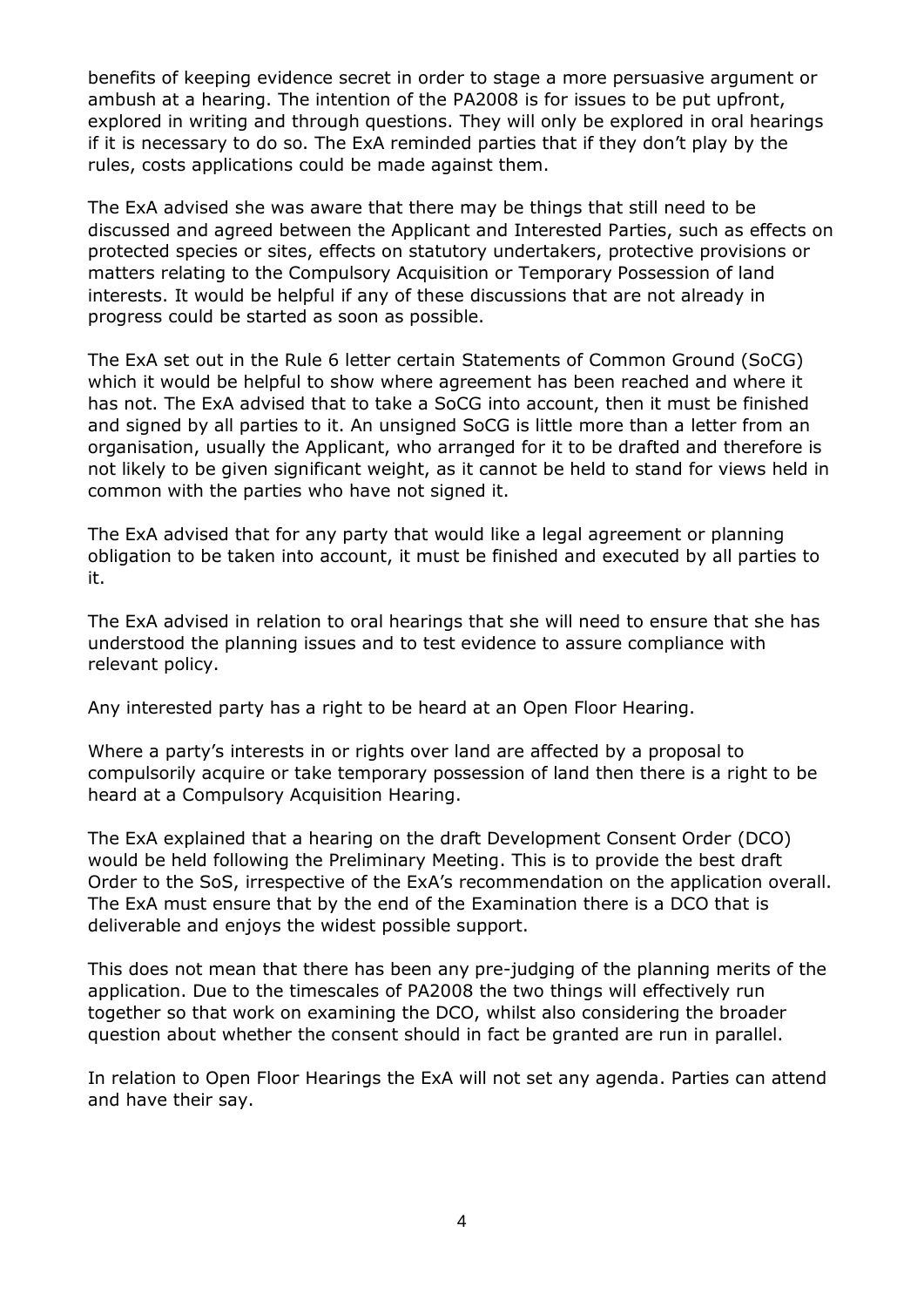## **Leaving the European Union: the application of relevant European law**

The ExA briefly discussed Brexit. Some of the environmental law we will refer to is derived from European law, usually through European Directives that have been given effect in this country by way of Regulations, for example the Environmental Impact Assessment process, Habitats Regulations Assessment and the Water Framework Directive.

Government has legislated to provide a transition process under the European Union (Withdrawal) Act 2018. However, parts of that legislation have not yet commenced, and other procedures remain subject to formalisation of the withdrawal agreement.

Currently European law identified in the application documents, and the UK law giving effect to it, has not yet changed and will not do so before any withdrawal.

The underlying principle of the Withdrawal Bill is that much European law in force will be brought into the statute book so that the law does not immediately change on withdrawal. It would be for the Government to then change any law, as appropriate.

It is a principle of the proposed withdrawal agreement that the UK accepts certain elements of the European legal framework will have enduring effect. That appears to relate to the environmental regulations to which this application is subject, but of course, we cannot assume that agreement will come into effect unless Parliament agrees that it should.

Should any changes to the relevant law be given effect and commence during this examination, the examination will be carried out on the basis of the law in force at that time. The Inspectorate will aim to respond to any change to the legal context and, if any such changes affect parties in any substantive way, will seek parties' views. However, at present it appears that the relevant European law remains in force.

Please be aware that changes may play a part late in the Examination process or during the SoS's decision-making period. The ExA's intention would be to recommend that the SoS might consult the parties on any important and relevant matters that arise where it has been unable to do so during the Examination.

#### **Applicant's updated documents**

The ExA asked the Applicant to explain which documents had been submitted in response to the Inspectorate's section 51 advice to the Applicant following acceptance of the application.

The Applicant advised that the Book of Reference, Statement of Reasons, Land Plans, Special Category Land Plan, Works Plans and Rights of Way and Access Plans had been resubmitted. The ExA advised that these documents were available on the website.

#### **Initial assessment of Principal Issues**

The ExA advised that the initial assessment of principal issues was set out in Annex B of the Rule 6 letter. The Applicant requested clarification on principal issue 9: Public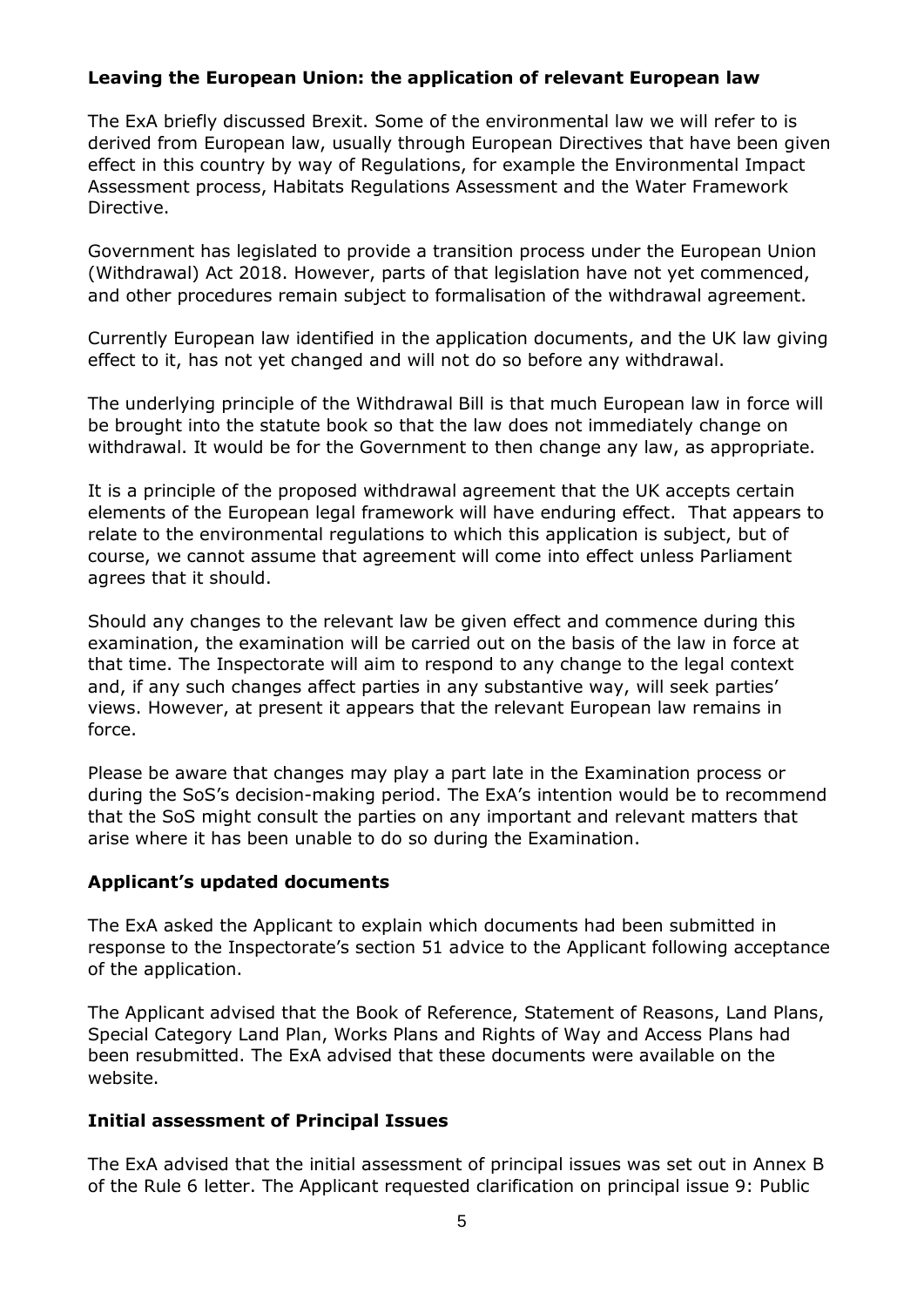Interest Balance – Including route choice as the Applicant cannot now change the route. The ExA advised that route choice had been raised as an issue in Relevant Representations in the Marazanvose area and therefore she would like a written statement on how and why the route was chosen.

## **Draft timetable for the Examination**

The ExA invited any comments on the draft Examination timetable set out in Annex C of the Rule 6 letter.

Cornwall Council confirmed that they would submit a Local Impact Report for Deadline 1.

## *Statements of Common Ground*

In relation to the SoCGs Stephens Scown LLP, on behalf of Nancarrow Farm, advised that they were happy with the deadline of 19 February 2019 (Deadline 1) as long as the Applicant provided the first draft to them in sufficient time. The Applicant advised that they had ongoing engagement with Nancarrow Farm but considered it unlikely that outstanding issues would be resolved by Deadline 1. The Applicant advised that a more realistic deadline for the SoCG is Deadline 2 (19 March 2019). Mr Chamberlain of Nancarrow Farm advised that there were business critical issues that needed to be resolved as a priority, which could be dealt with in a hearing, rather than SoCG if necessary.

Mr Mewton advised that the SoCG should be widened to the Marazanvose area alongside Nancarrow Farm, with regard to effects on the local community and environment.

The Applicant suggested submission of a SoCG with St Allen Parish Council to cover the Marazanvose area, in addition to Nancarrow Farm. The Chairman of St Allen Parish Council welcomed the opportunity of a SoCG with the Applicant. Stephens Scown LLP asked for consideration of an Issue Specific Hearing to be held on Nancarrow Farm and the Marazanvose area. Mr Mewton seconded this request.

In relation to other SoCGs the Applicant advised that they had drafts with Cornwall Council and Natural England and hoped these to be submitted for Deadline 1. A SoCG was being progressed with the Environment Agency and they are also intending to submit a SoCG with Historic England.

The Applicant agrees that there should be a SoCG with Truro Cycling Campaign and Transition Truro, although advised that these may not be ready for Deadline 1.

The Applicant advised that they do not consider SoCGs with the Health and Safety Executive, Arqiva or Western Power Distribution to be useful or appropriate.

The Applicant advised that they had submitted a position statement with ScottishPower Renewables (UK) Ltd prior to the meeting. [Post meeting: this was published on the Planning Inspectorate website as an Additional Submission on 7 February 2019]. ScottishPower Renewables and the Applicant both advised it would be unlikely to have a SoCG ready for Deadline 1. ScottishPower Renewables thought submission for Deadline 2 would be more achievable.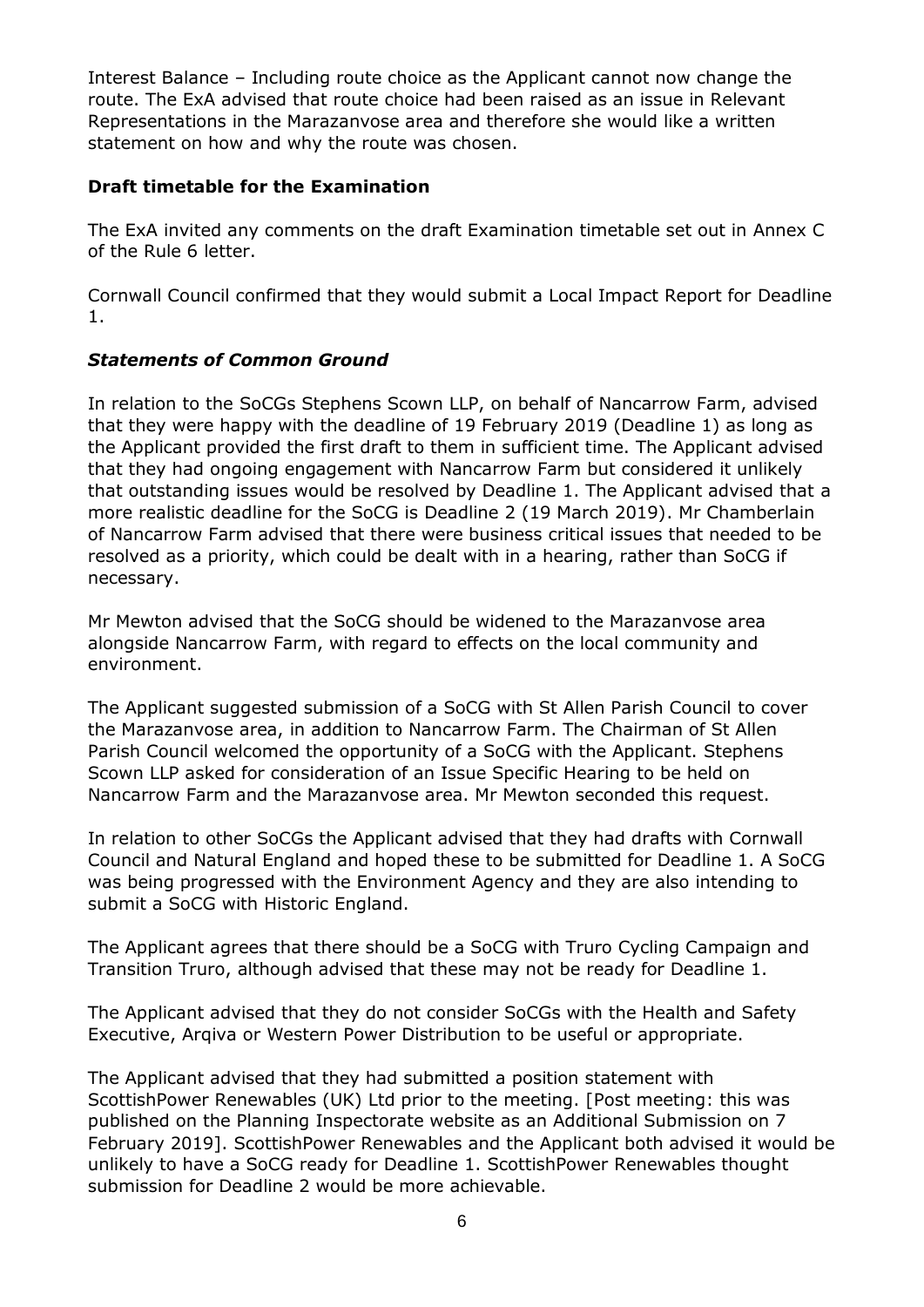The National Farmers' Union (NFU) requested a SoCG with the Applicant on all agricultural issues relevant to the farm businesses affected by the proposed scheme. The Applicant confirmed they were happy to work with the NFU on a SoCG.

## *Site Inspections*

The ExA advised that she had undertaken extensive unaccompanied site inspections of the area, both driving and walking. The ExA had only viewed sites from public land.

The ExA invited any requests for specific sites she should see. These would be accompanied as the ExA will not visit any sites with just one party. The ExA explained that the only reason for a site inspection would be to look at matters referred to in representations. It is not a meeting on site to discuss the merits or otherwise of the proposed scheme.

Stephens Scown LLP and Mr Chamberlain requested the ExA visit Nancarrow Farm and Marazanvose to assess the business impacts, particularly on the wedding venue. Mr Chamberlain requested the accompanied site inspection (ASI) take place before their busy season and before the trees are in leaf, therefore before mid April. The ExA confirmed that the dates reserved for the ASI are in the first week of April. Mr Chamberlain explained that a large event was taking place on the farm at the end of that week and therefore it would be less disruptive if the ASI was earlier in the week.

Mr Keast requested a visit to land at Chybucca. Stephen Scowns LLP also requested a visit to Chybucca in relation to the absence of east facing slip roads.

Truro Cycling Campaign requested a visit to the existing roundabout at Chiverton to assess the proposed underpass for cyclists.

St Allen Parish Council requested a visit to Henver Lane, Church Lane and the village of Zelah to look at the current traffic flows and existing crossing over the A30.

ScottishPower Renewables advised they had no requests for a site inspection at the moment but this is dependent on the technical issues being resolved. If these are not resolved then they may request a visit and advised that access to Carland Cross wind farm can be arranged. Historic England also requested a visit to Carland Cross.

Cornwall Council requested the ExA look at the local highway network on an accompanied basis, particularly Boxheater, Shortlanesend and the existing A30.

The Applicant advised that they proposed to submit a schedule of locations for an accompanied site inspection which could include requests from other parties. They intend to submit this for Deadline 1.

## *Hearings*

Stephens Scown LLP requested an Issue Specific Hearing (ISH) regarding the methodology that underpins the design of Chybucca junction and the lack of east facing slip roads, which will have a significant effect on businesses north of the A30.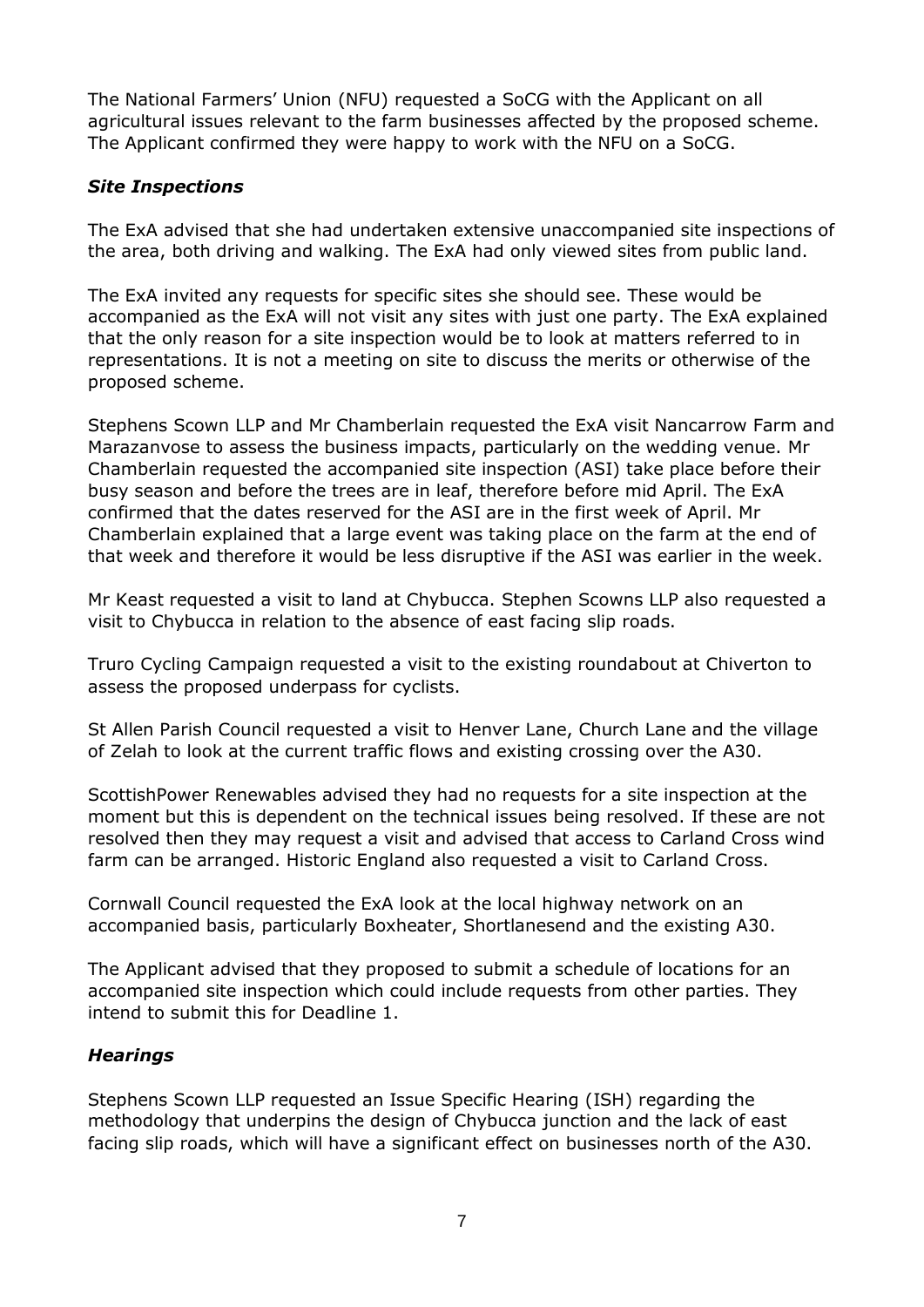The NFU queried whether an ISH on agricultural issues would be held and advised that access issues (not just east/west facing slip roads) affected farm businesses. The NFU also raised issues regarding the use of construction compounds and reinstatement to agricultural use, soil storage, field drainage and general agricultural issues that will affect all farm businesses once construction starts.

The NFU also requested that where a day was split into different hearings (ie a hearing in the morning and a different hearing in the afternoon), that the topics could be related.

The ExA reminded parties that the Examination was primarily a written process and therefore parties should raise any issues in writing. Hearings would only be held where the ExA needed greater understanding of the issues.

The Applicant had no comment to make on requests for ISHs.

ScottishPower Renewables reserved the right to request an ISH on technical matters if these were not resolved. They also considered they would wish to discuss matters at an ISH on the draft DCO and a Compulsory Acquisition Hearing.

The ExA asked whether any parties would like an Open Floor Hearing (OFH).

Truro Cycling Campaign reserved the right to request a hearing.

Stephens Scown LLP advised that if their requests for an ISH were not agreed then they would like an OFH and that they had other clients who would like an OFH.

The ExA advised that it would be helpful to know whether parties would find it useful to have an evening OFH, rather than in the day. Stephens Scown LLP advised they would check with their clients. The ExA asked parties to make clear in any request for an OFH whether they would like an evening hearing.

#### *Notification dates*

The Applicant advised that they would not meet their statutory requirement for publicity of hearings if the dates given at items 5 and 15 of the draft timetable were not brought forward.

#### *Deadline dates*

The Applicant referred to the dates for Deadline 6 and Deadline 7 and requested an additional week for these deadlines.

#### **Other matters**

St Allen Parish Council advised that they had not received any correspondence from the Planning Inspectorate. The ExA advised that all documents were available on the Planning Inspectorate's website. [Post meeting: The Inspectorate advised the Parish Council that they were on the mailing list and confirmed with them that the correct email address was being used. The Inspectorate advised that parish councils which had not registered as Interested Parties would not receive any further correspondence after the Rule 8 letter and therefore any parish councils that wishes to remain